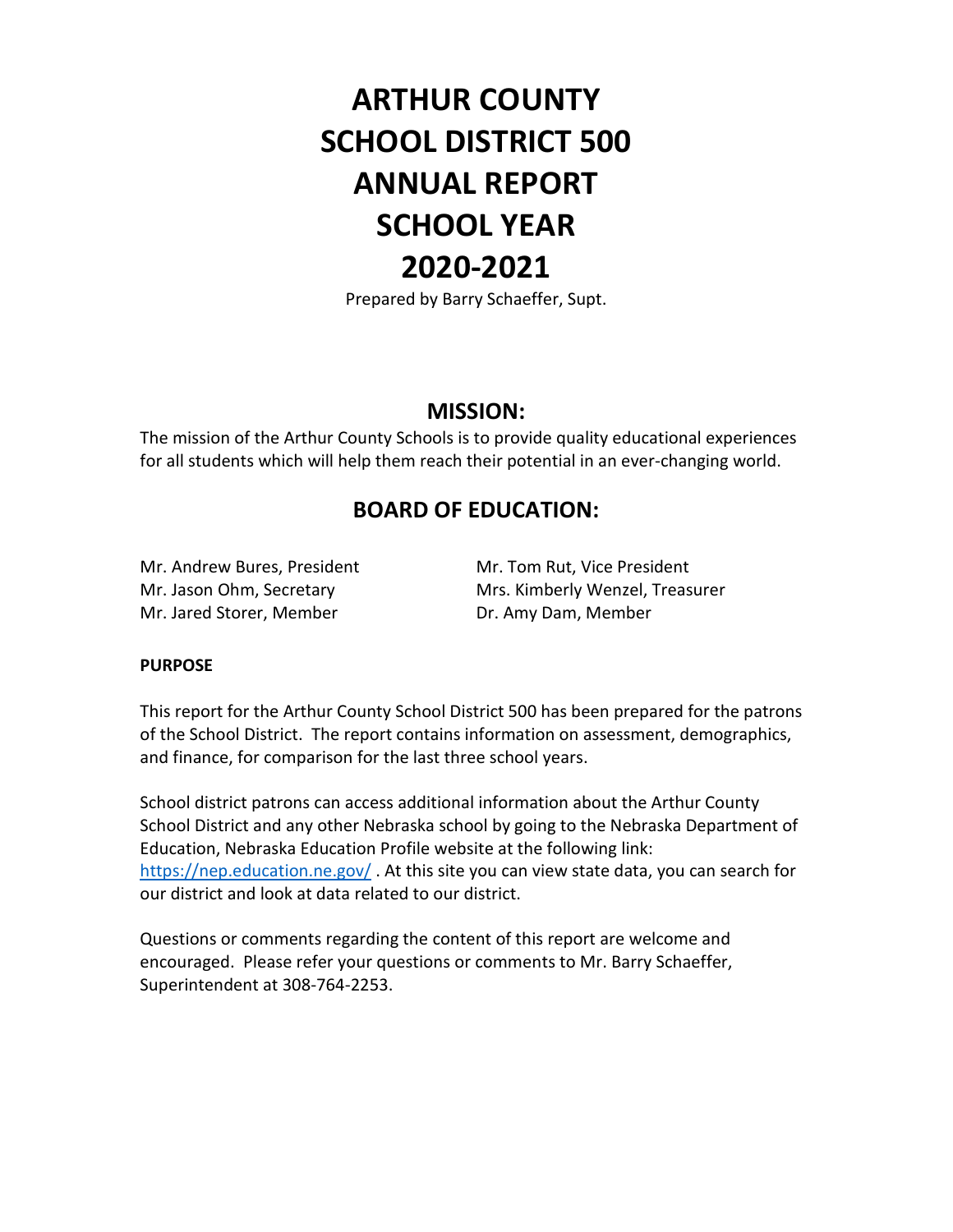## **Demographics**

Student Enrollment Numbers – These numbers represent students enrolled in Arthur County Schools as of the last Friday in September of the school year. Enrollment numbers have maintained levels

| Year    |  | 1 <sub>st</sub> | 2nd | <b>2rd</b> | 4th    | ∟⊏th | 6th | <b>Total</b> |
|---------|--|-----------------|-----|------------|--------|------|-----|--------------|
| 2019-20 |  |                 | 14  |            | $\sim$ |      |     |              |
| 2020-21 |  |                 | 10  | 13         |        |      |     |              |
| 2021-22 |  |                 |     | 10         | 12     |      |     |              |

#### Arthur County Elementary School

#### Arthur County High School

| Year    | 7 <sup>th</sup> | 8 <sup>th</sup> | <b>gth</b> | 10 <sup>th</sup> | 11 <sup>th</sup> | 12th | <b>Total</b> |
|---------|-----------------|-----------------|------------|------------------|------------------|------|--------------|
| 2019-20 |                 |                 |            | 10               |                  |      | 50           |
| 2020-21 | 10              |                 |            | о                |                  |      | 53           |
| 2021-22 | 10              | 10              |            |                  |                  |      | 56           |

#### Total Enrollment

| Year      | K-12 Enrollment |
|-----------|-----------------|
| 2019-2020 | 120             |
| 2020-2021 | 120             |
| 2021-2022 | 119             |

Percentage of Special Education students compared to state

| Year      | <b>District</b> | <b>State</b> |
|-----------|-----------------|--------------|
| 2019-2020 | 13%             | 16%          |
| 2020-2021 | 12%             | 16%          |

Percentage of High Ability Learners Compared to state

| Year      | <b>District</b> | <b>State</b> |
|-----------|-----------------|--------------|
| 2019-2020 | 12%             | 13%          |
| 2020-2021 | 10%             | 13%          |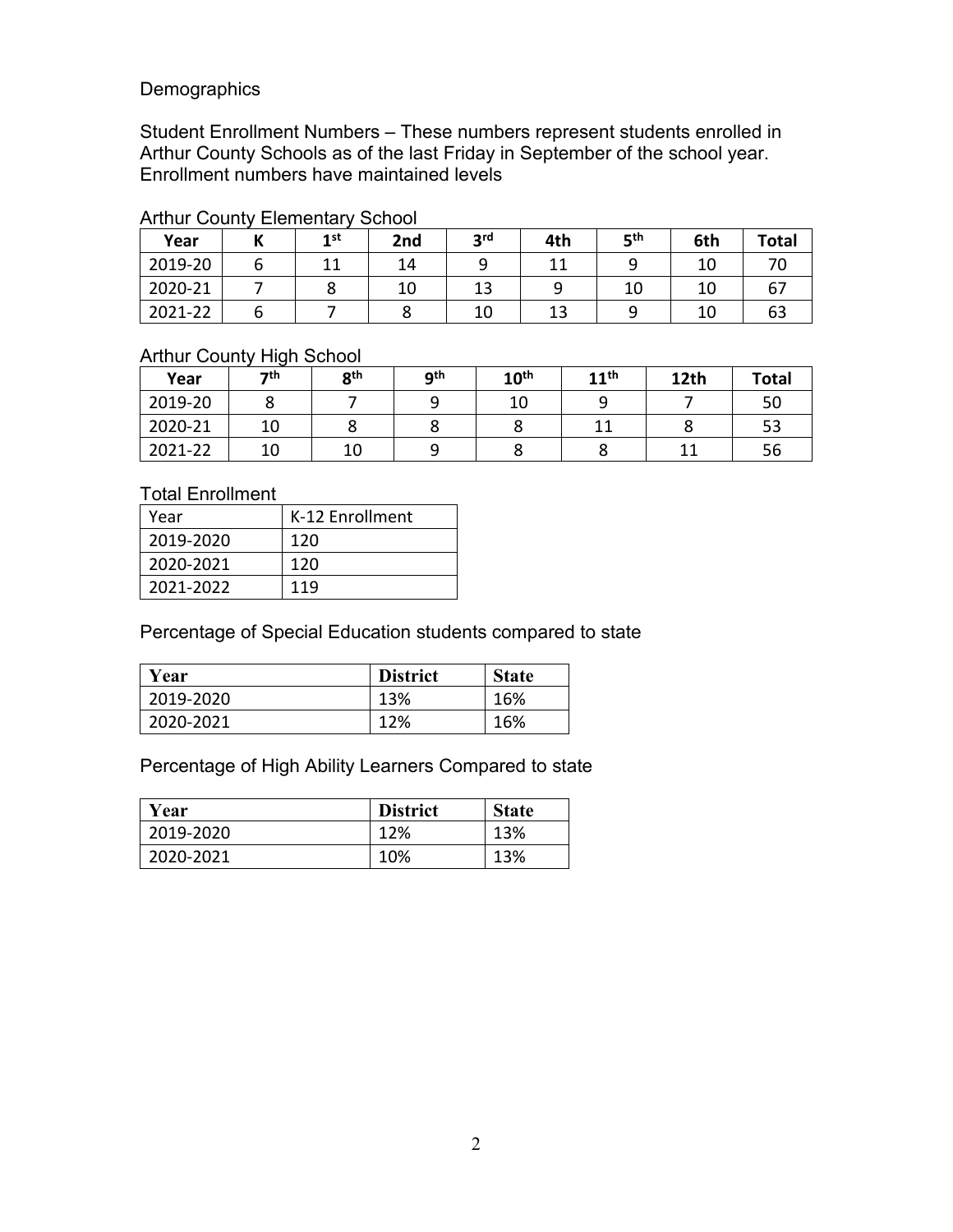Certificated Staff - The following table compares the averages of the current teaching staff to teachers across the state. Average Salaries, Years of Experience and percentage of staff with master's degrees.

|           | Average Teacher Salary |              | Average Years of |      |              | % Teaching Staff with     |       |  |
|-----------|------------------------|--------------|------------------|------|--------------|---------------------------|-------|--|
|           |                        |              | Experience       |      |              | Master's degree or Higher |       |  |
| Year      | Arthur Co.             | <b>State</b> | Arthur Co        |      | <b>State</b> | Arthur Co.                | State |  |
|           |                        |              |                  |      |              |                           |       |  |
| 2018-2019 | 53,686.00              | 54,601.00    |                  | 16.6 | 14           | 47%                       | 56%   |  |
|           |                        |              |                  |      |              |                           |       |  |
| 2019-2020 | 52,805.00              | 55,479.00    |                  | 16.8 | 14           | 41%                       | 56%   |  |
|           |                        |              |                  |      |              |                           |       |  |
| 2020-2021 | 53,632.00              | 56,582.00    |                  | 17.3 | 14           | 43%                       | 57%   |  |

#### Assessment Data

Each spring students in grades 3-8 are given a summative test to determine proficiency in meeting standards set forth in the areas of English Language Arts, Science, and Mathematics. The following data compares the district students to students across the state, large changes in percentages may reflect a change in the test being administered.

District Information – Percentage of Students proficient

| Year      | English Language      | Science               | <b>Mathematics</b>    |
|-----------|-----------------------|-----------------------|-----------------------|
|           | Arts                  |                       |                       |
| 2018-2019 | 55%                   | 65%                   | 60%                   |
| 2019-2020 | <b>Test Suspended</b> | <b>Test Suspended</b> | <b>Test Suspended</b> |
|           | due to COVID 19       | due to COVID 19       | due to COVID 19       |
| 2020-2021 | 57%                   | Not Reported          | 66%                   |

State Data – NSCAS Percent of all students proficient

| Year      | English Language      | Science               | Mathematics           |
|-----------|-----------------------|-----------------------|-----------------------|
|           | Arts                  |                       |                       |
| 2018-2019 | 52%                   | 66%                   | 60%                   |
| 2019-2020 | <b>Test Suspended</b> | <b>Test Suspended</b> | <b>Test Suspended</b> |
|           | due to COVID 19       | due to COVID 19       | due to COVID 19       |
| 2020-2021 | 48%                   | $***$                 | 46%                   |

You can see that the data shows we are at or above state averages. \*\* Science data was not reported for 2020-2021 due to changing the test. This test was a pilot test for the science portion to determine if it was testing for college and career readiness.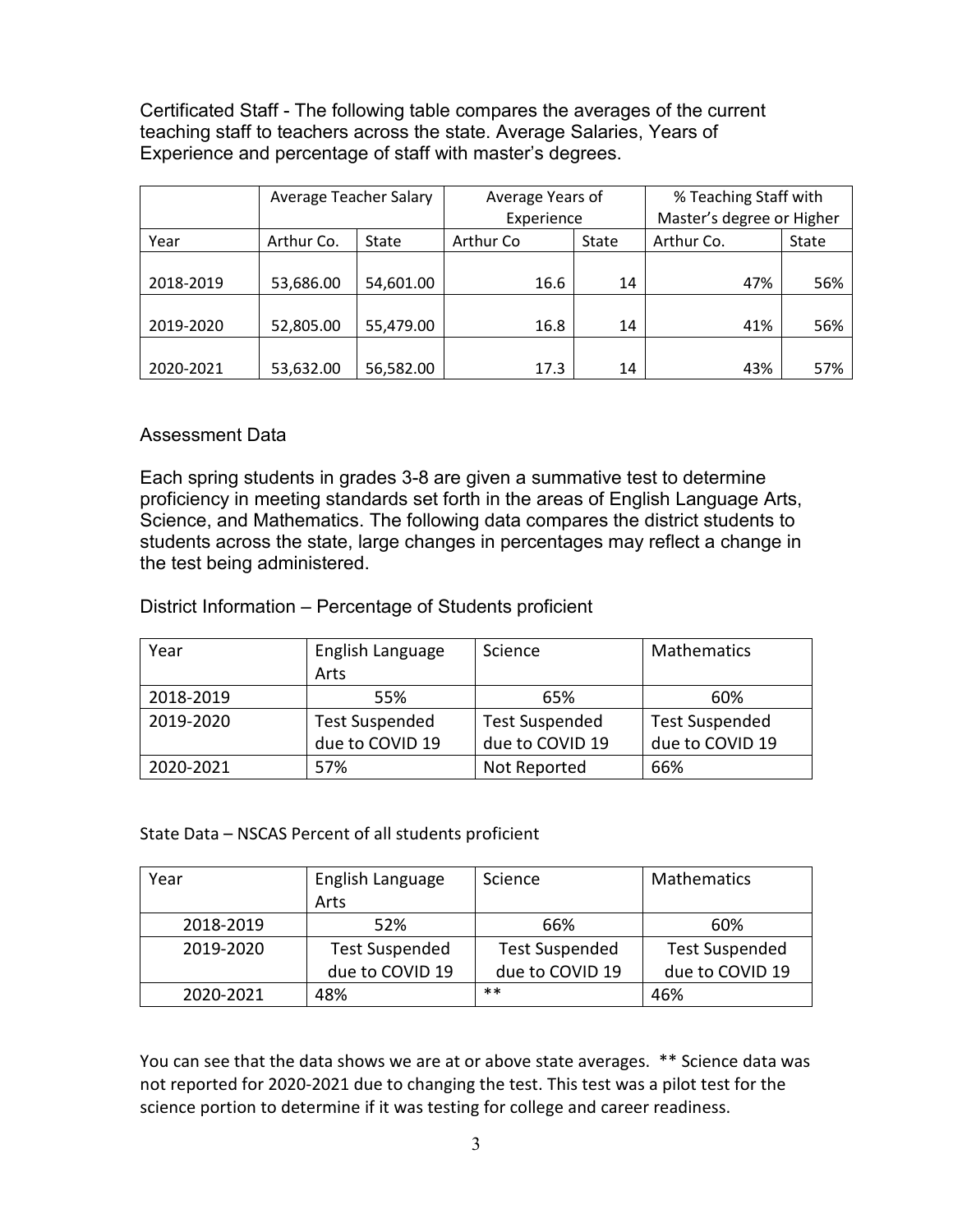#### Finance Data

#### Levy Rates

School district budgets are subject to a levy limitation. The levy limitation places a ceiling on the property tax rate that may be assessed against the taxable valuation in a school district. The one percent (1%) County Treasurer Fee and the Delinquent Tax Allowance must be levied within the statutory maximum levy established in §77-3442. School districts may levy above the statutory maximum levy by accessing levy exclusions.

The statutory maximum levy is \$1.05 plus exclusions per \$100 of taxable valuation for school districts.

#### **Calculating the Property Tax Levy**

To calculate a property tax levy, use the following formula:

2021-2022 0.8182 0.0202 0.8384

|           | ÷.<br>(Property Tax Request | Assessed<br>Valuation) | X<br>100          | $=$ | <b>Property Tax Levy</b> |
|-----------|-----------------------------|------------------------|-------------------|-----|--------------------------|
| Year      | <b>General Fund</b>         | <b>Building Fund</b>   | <b>Total Levy</b> |     |                          |
| 2018-2019 | 0.8254                      | 0.0254                 | 0.8508            |     |                          |
| 2019-2020 | 0.8243                      | 0.0253                 | 0.8497            |     |                          |
| 2020-2021 | 0.8588                      | 0.0254                 | 0.8842            |     |                          |

The General Fund - The General Fund finances all facets of services rendered by the school district. General Fund receipts are classified according to source while its expenditures are classified according to specific functions. The General Fund is maintained by all operating school districts in the state. General Fund expenditures are limited by statute. The tax levy for this fund is restricted

A Special Building Fund shall be established when a school board decides to acquire or improve sites and/or to erect, alter or improve buildings. The sale of bonds, the sale of property, or tax receipts will be the primary sources of revenue for the Special Building Fund. Regardless of the source of money to be used for building construction and related costs, all income for the purposes of this fund shall be accountable through this fund. General Fund expenditures for the purpose of this fund are not allowable. Special Building Fund accounting provides a more effective means of identifying those expenditures associated with construction activities and provides a complete and consolidated record of all costs of the building program at the conclusion of a project(s). If more than one Special Building Fund project is active at the same time, separate accounts for each project may be established within the single Special Building Fund.

The tax levy for this fund is restricted to 14¢ with local board approval or 17.5¢ following a vote of the people for a term not to exceed ten years (§79-1098 R.R.S.)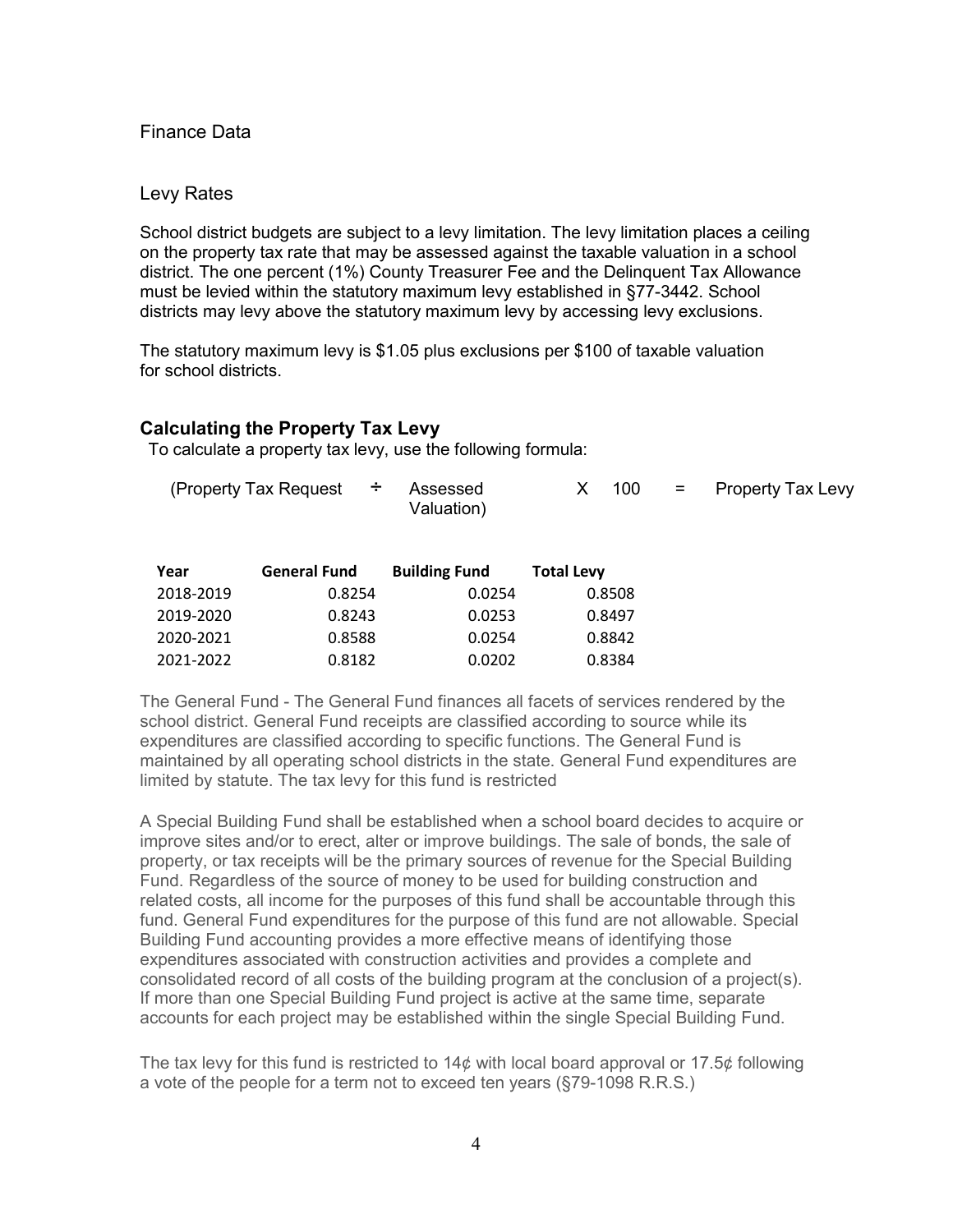

#### Assessed Land Valuations

Valuation refers to the total amount of property value located within the school district which is the tax base for school district operations. We have valuation in three counties, the majority of valuation is located in Arthur County.

| Year      | Arthur Co                                           | Keith | <b>McPherson</b> | <b>Total Valuation</b> |
|-----------|-----------------------------------------------------|-------|------------------|------------------------|
| 2019-2020 | $$230,017,446.00 \t$ 1,142,117.00 \t$ 7,782,646.00$ |       |                  | \$238,942,209.00       |
| 2020-2021 | $$229,365,905.00 \t$ 1,141,657.00 \t$ 7,705,965.00$ |       |                  | \$238,213,527.00       |
| 2021-2022 | $$240,614,404.00 \t$1,141,726.00 \t$8.274.651.00$   |       |                  | \$250,030,781.00       |

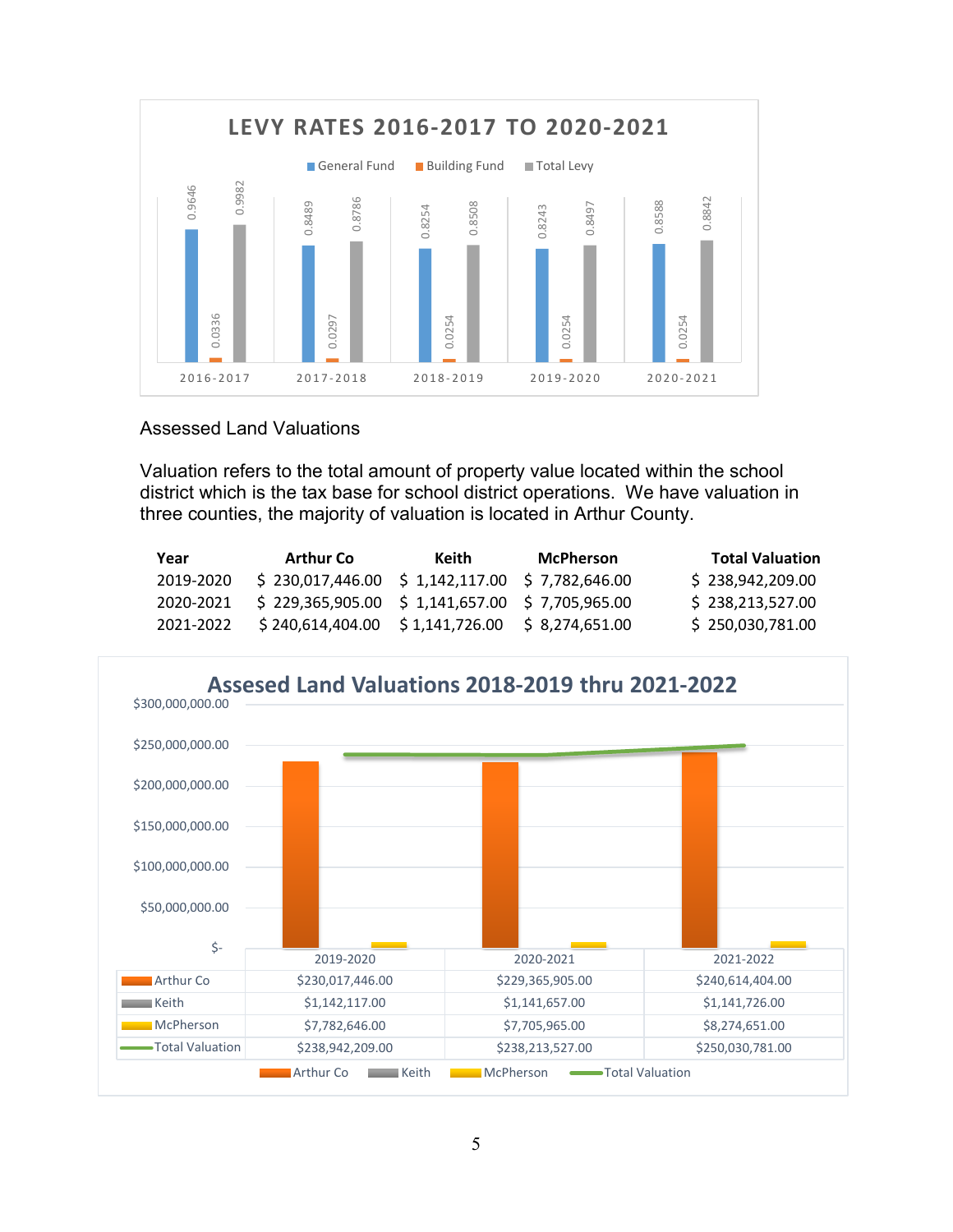### Property Tax Requests and State Aid

#### Calculating the Property Tax Request

To calculate the amount of a tax request at a specific levy, use the following formula:

| (Assessed Valuation X Property Tax Levy) $\div$ 100 |  |  | = Property Tax<br>Request |
|-----------------------------------------------------|--|--|---------------------------|
|                                                     |  |  |                           |

| Year      | <b>Tax Request General</b> | <b>Tax Request</b>   | Total tax request |
|-----------|----------------------------|----------------------|-------------------|
|           | <b>Fund</b>                | <b>Building Fund</b> |                   |
| 2019-2020 | \$1,969,697.00             | \$60,606.00          | \$2,030,303.00    |
| 2020-2021 | \$2,045,758.00             | \$60,606.00          | \$2,106,364.00    |
| 2021-2022 | \$2,045,758.00             | \$50.505.00          | \$2,096,263.00    |

| Year      | <b>Available State Aid</b> |
|-----------|----------------------------|
| 2019-2020 | \$351,066.00               |
| 2020-2021 | \$362,866.00               |
| 2021-2022 | \$335,570.00               |



Revenues and Disbursements (Audits and Annual Financial reports) 2018, 2019, 2021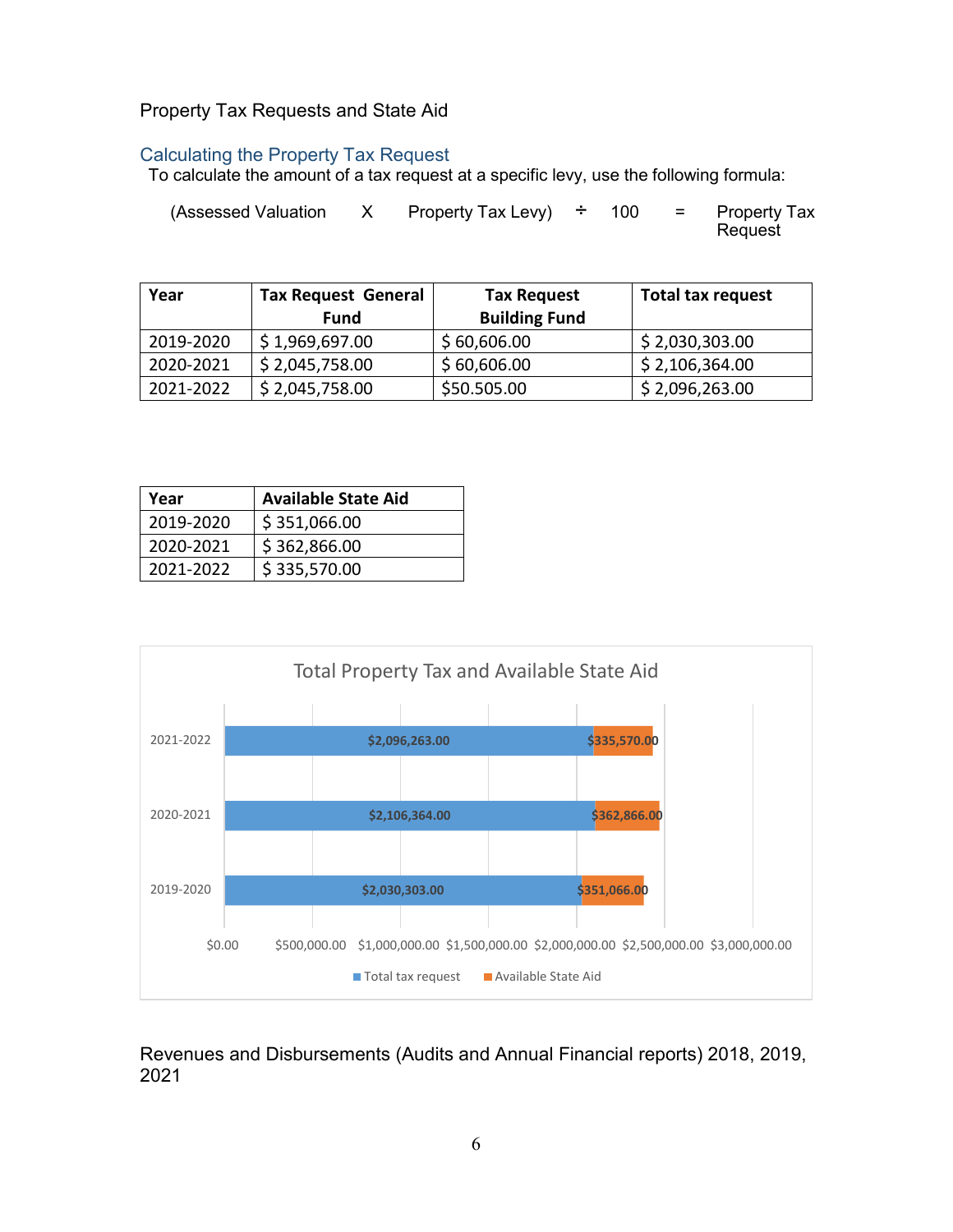Revenue categories:

Local sources include (Property taxes, motor vehicle taxes, interest on taxes, Interest received, donations, and other.)

County receipts (Fines and License fees, ESU),

State Aid, State receipts (Special Education, Homestead Exemption, Property tax credit, Personal Property tax credit, Public service tax credit, Pro-rate motor vehicle tax, State apportionment, Recycling State Grant Money, Distance Learning)

Federal Receipts and nonrevenue receipts.



Disbursement Categories:

All Instruction – Regular and Special education instruction costs (Salaries, Benefits, supplies and other costs)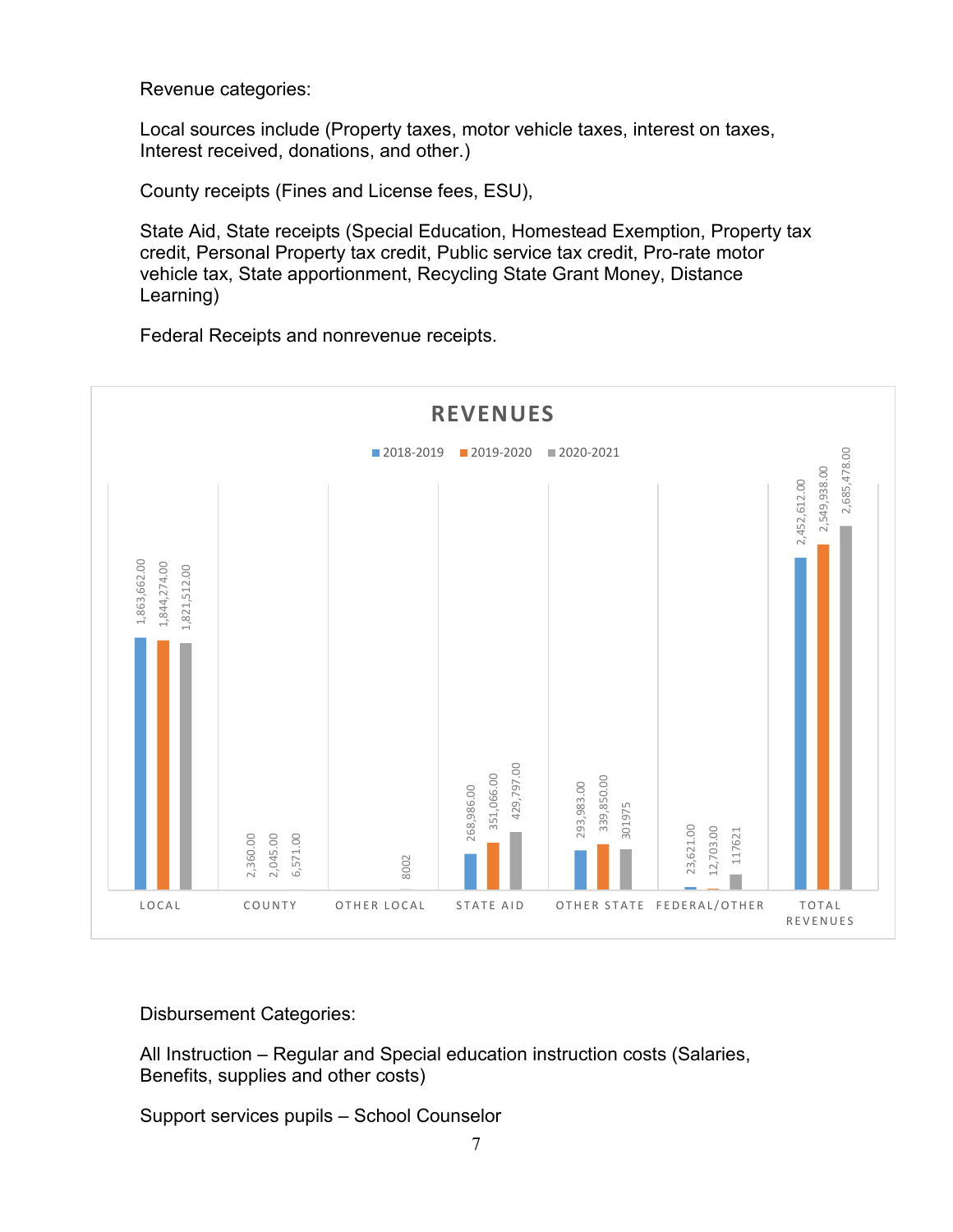Support Service Staff – Library, supplies and technology

Board Of Education – Expenses attributed to the Board

Executive Administration – Superintendent salary and costs

Office of Principal – Principal salary and costs

Support services business or central services – Secretary/Bookkeeper salary and costs, other costs associated with maintaining records and business.

Operation and Maintenance – Costs associated with building operations and maintenance

Pupil transportation – Coasts associated with transportation of students to and from school and to and from activities.

State and Federal Programs – Costs associated with state and federal grants.

Transfers to other funds – transfers from the general fund to depreciation, activities, nutrition or other funds associated with the General fund.